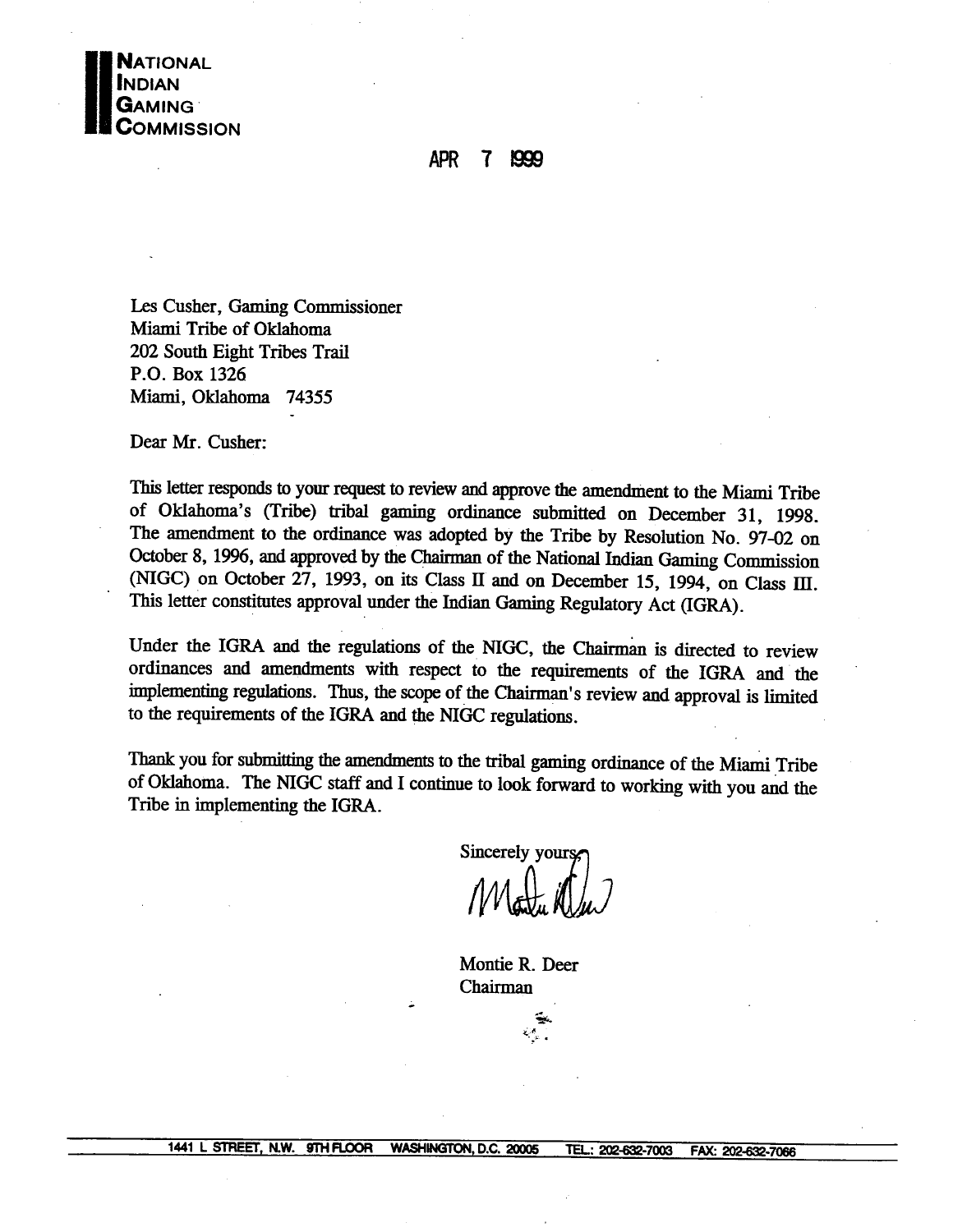# **Miami Tribe of Oklahoma**

 $\leq$ 



**202 South Eight Tribes Trail P.O. Box 1326 Miami, Oklahoma 74355 Phone: 918.542-1445 Fax 918-542-7260**

**RESOLUTION NO: 97- 02**

**RESOLUTION TO ADOPT AN ACT RELATING TO MIAMI INDIAN TRIBE OF OKLAHOMA**

**REGARDING THE TERMS OF CLASS II AND III GAMING OPERATIONS**

# **SUPPLEMENTS TO MIAMI CLASS II GAMING ORDINANCE 93-45 (8/23/1993) AND CLASS III GAMING ORDINANCE 94-55 (9/19/1994) PROVIDING FOR LICENSING OF INDIVIDUALLY OWNED GAMING OPERATIONS OTHER THAN THOSE OPERATING ON SEPTEMBER 1, 1986.**

**WHEREAS, the Miami Tribe of Oklahoma is <sup>a</sup> federally recognized Tribe of Indians organized pursuant to a Constitution and By-laws ratified by the People of the Miami Tribe on December 4, 1995, approved by operation of law on January 18, 1996 and by the Secretary of the Interior on February 22, 1996, as amended by the People of the Miami Tribe from time to time as provided in the Oklahoma Indian Welfare Act of June 26, 1936; and**

**WHEREAS, Article VI of the Constitution and By-laws of the Miami Tribe of Oklahoma provides that the Miami Business Committee shall have power to act on behalf of the Tribe in all matters on which the Tribe is empowered to act; and**

**WHEREAS, the Miami Business Committee is the Supreme governing body of the Miami Tribe of Oklahoma with the authority to enact laws and ordinances and to interpret provisions of the Constitution and By-laws; and**

**WHEREAS, in certain treaties entered into between the Miami Tribe and the United States, the Miami Tribe undertook to provide protection to businesses which were located within its jurisdiction and retained all of its inherent rights of self government; and**

**WHEREAS, the Miami Tribe of Oklahoma desires to provide for licensing of individually owned gaming operations other than those operating on September 1, 1986, as provided for by 25 CFR § 522.10; and**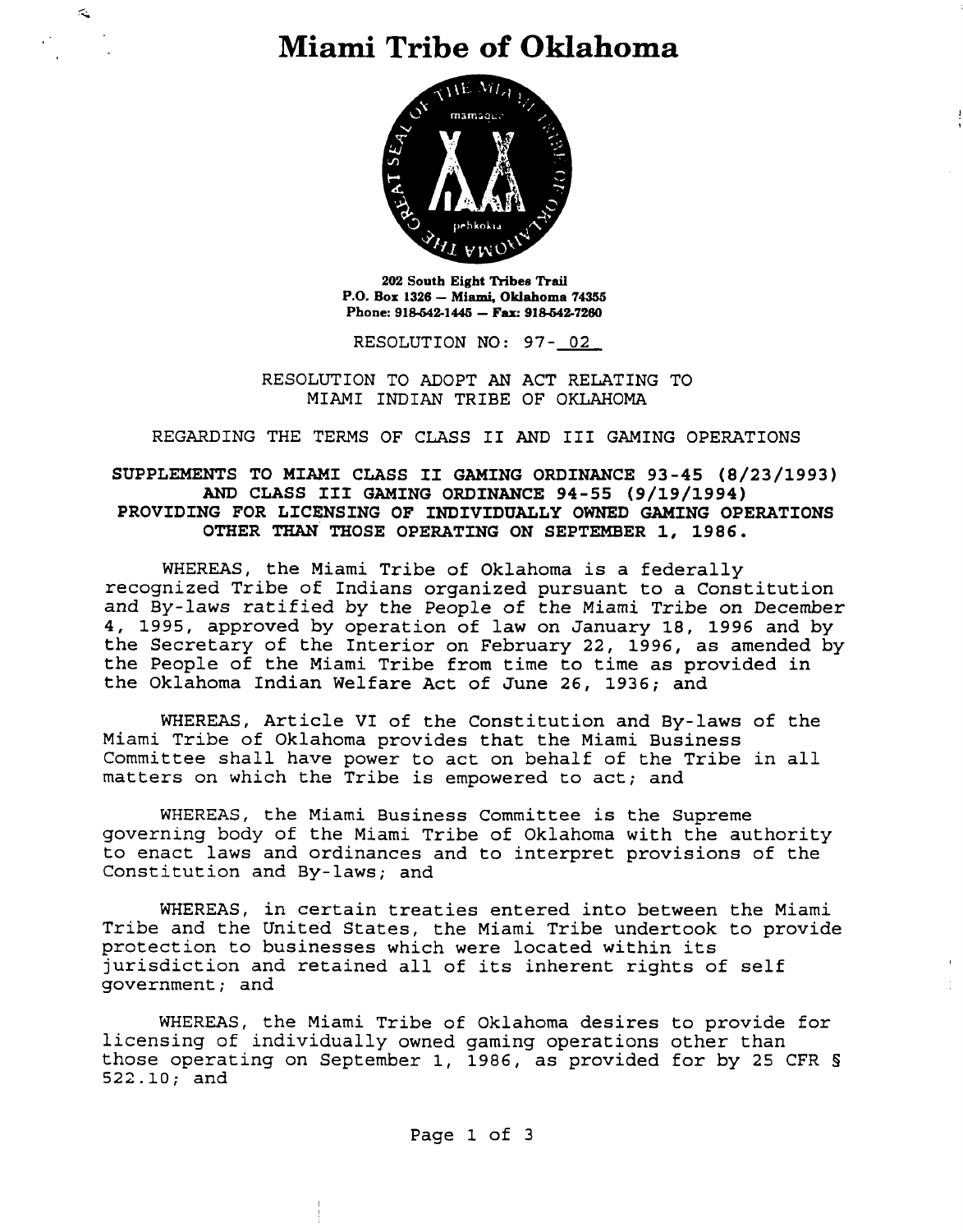### **RESOLUTION NO: 97- 02 SUPPLEMENT TO GAMING ORDINANCE**

 $\mathcal{A}_\bullet$ 

**WHEREAS, the Miami Tribe of Oklahoma has received approval of Gaming Ordinances 93-45 and 94-55 by the Chairman of the National Indian Gaming Commission on October 27, 1993, and December 15, 1994, respectively, as required by the Indian Gaming**  $Regulatory Act and the National Indian Gamma Commission's (NIGC)$ **regulations providing for the establishment and operation of gaming enterprises; and**

**WHEREAS, the Constitution and By-laws of the Miami Tribe provides that enactments are to be passed by a majority of the Business Committee members present; and**

**THEREBY, BE IT RESOLVED that both ACTS, 93-45 and 94-55 are hereby supplemented to provide for licensing of individually owned gaming operations provided that the requirements of 25 CFR § 522.10 are met. Specifically; the license must provide:**

- **1. That the gaming operation be licensed and regulated under an ordinance or resolution approved by the Chairman of the NIGC; and**
- **2. That income to the Miami Tribe be used only for the purposes listed in 25 CFR § 522.4(b) (2); and**
- **3. That not less than sixty (60%) of the net revenues be income to the Tribe; and**

Ĵ.

- **4. That the owner will pay an assessment to the Commission (NIGC) as provided under 25 CFR § 514.1; and**
- **5. Licensing standards that are at least as restrictive as those established by State law governing similar gaming within the jurisdiction of the surrounding State; and**
- **6. Denial of <sup>a</sup> license for any person or entity that would not be eligible to receive a State license to conduct the same activity within the jurisdiction of the surrounding State. State law standards shall apply with respect to purpose, entity, pot limits, and hours of operation.**

**THEREBY, BE IT FURTHER RESOLVED Chief of the Miami Tribe of Oklahoma is authorized to forward this Resolution 97-02 to the Chairman of the National Indian Gaming Commission for approval as required by 25 CFR § 522.4 for Class II and 25 CFR § 522.6 for Class III.**

**THEREBY, BE IT FURTHER RESOLVED that the Chief of the Miami Tribe of Oklahoma is authorized to sign any additional documents and agreements required to obtain approval of this Resolution.**